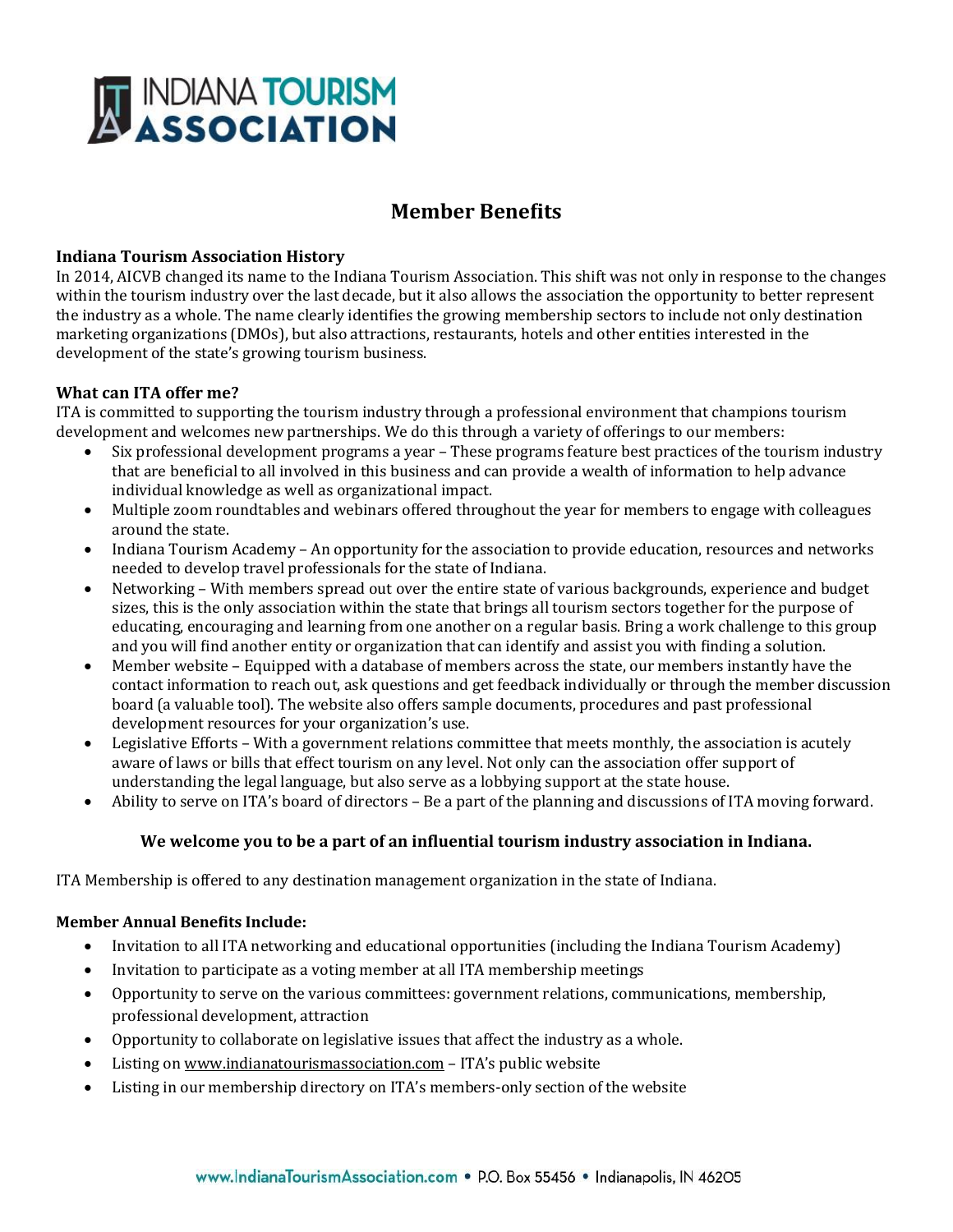

# **MEMBERSHIP APPLICATION**

| <b>BUREAU MISSION STATEMENT:</b>                                                  |  |  |
|-----------------------------------------------------------------------------------|--|--|
|                                                                                   |  |  |
|                                                                                   |  |  |
|                                                                                   |  |  |
| ARE YOU THE RECOGNIZED ENTITY TO PROMOTE YOUR COUNTY/CITY? _______ YES _______ NO |  |  |
| Please include a copy of your county ordinance and/or county resolution.          |  |  |
| ANNUAL BUDGET:______________________________                                      |  |  |
|                                                                                   |  |  |
| PERCENT OF INNKEEPER'S TAX COLLECTED: _______________________                     |  |  |
| PERCENT OF INNKEEPER'S TAX RECEIVED BY YOUR BUREAU: ____________________________  |  |  |
| If innkeeper's tax is divided, please show a breakdown below:                     |  |  |

\_\_\_\_\_\_\_\_\_\_\_\_\_\_\_\_\_\_\_\_\_\_\_\_\_\_\_\_\_\_\_\_\_\_\_\_\_\_\_\_\_\_\_\_\_\_\_\_\_\_\_\_\_\_\_\_\_\_\_\_\_\_\_\_\_\_\_\_\_\_\_\_\_\_\_\_\_\_\_\_\_\_

\_\_\_\_\_\_\_\_\_\_\_\_\_\_\_\_\_\_\_\_\_\_\_\_\_\_\_\_\_\_\_\_\_\_\_\_\_\_\_\_\_\_\_\_\_\_\_\_\_\_\_\_\_\_\_\_\_\_\_\_\_\_\_\_\_\_\_\_\_\_\_\_\_\_\_\_\_\_\_\_\_\_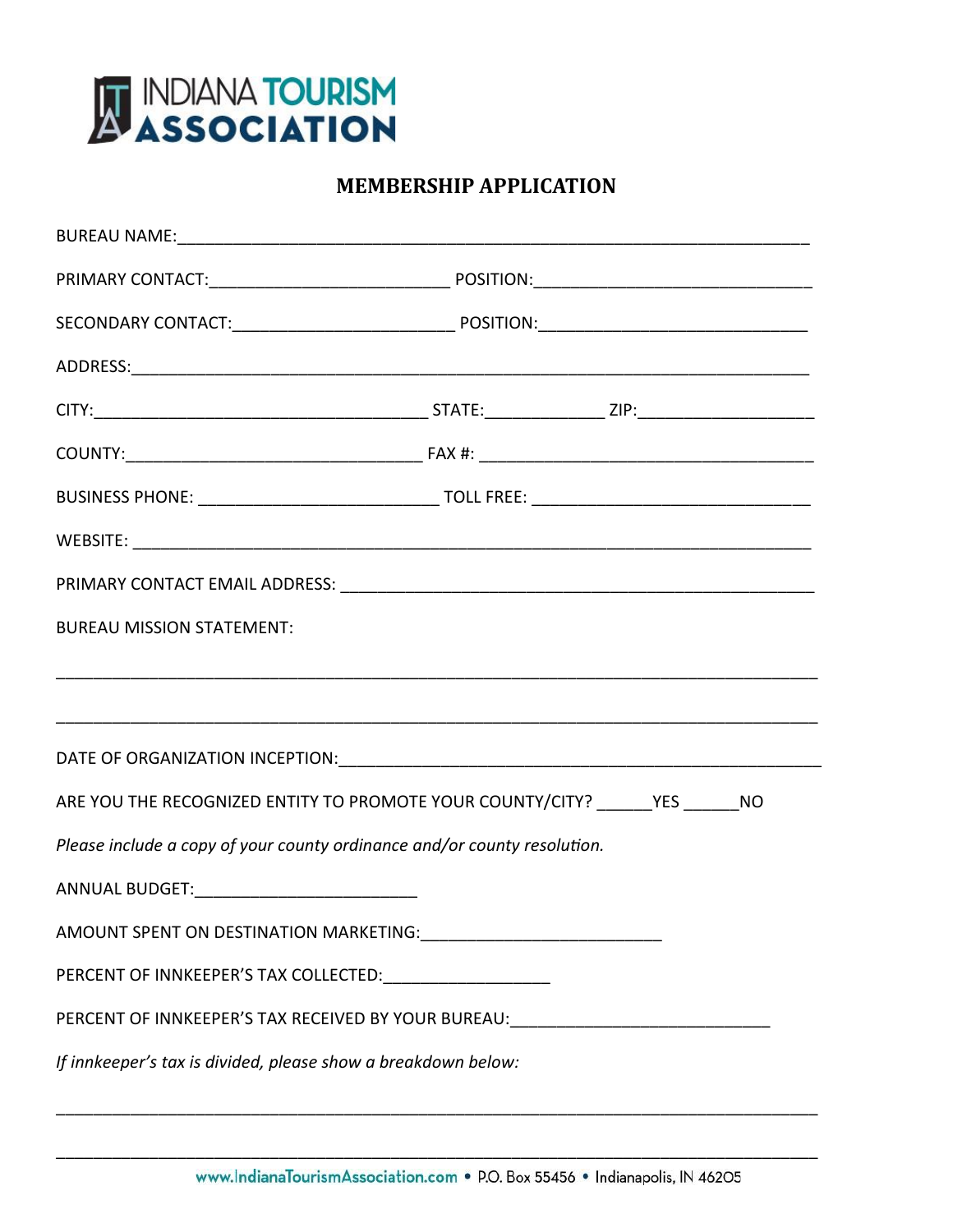

| LIST ALL TOURISM-RELATED ORGANIZATIONS TO WHICH YOUR BUREAU BELONGS: |  |  |
|----------------------------------------------------------------------|--|--|
|                                                                      |  |  |
|                                                                      |  |  |
|                                                                      |  |  |
|                                                                      |  |  |
| LIST ALL PAID FULL-TIME STAFF POSITIONS:                             |  |  |
|                                                                      |  |  |
|                                                                      |  |  |
|                                                                      |  |  |
| NUMBER OF PAID PART-TIME STAFF: ____________________________         |  |  |
| LIST PAID PART-TIME STAFF POSITIONS:                                 |  |  |
|                                                                      |  |  |
|                                                                      |  |  |
|                                                                      |  |  |
| LIST ALL OTHER STAFF POSITIONS (INCLUDE VOLUNTEER POSITIONS):        |  |  |
|                                                                      |  |  |
|                                                                      |  |  |
| WHAT DOES YOUR BUREAU WISH TO GAIN THROUGH MEMBERSHIP IN ITA?        |  |  |